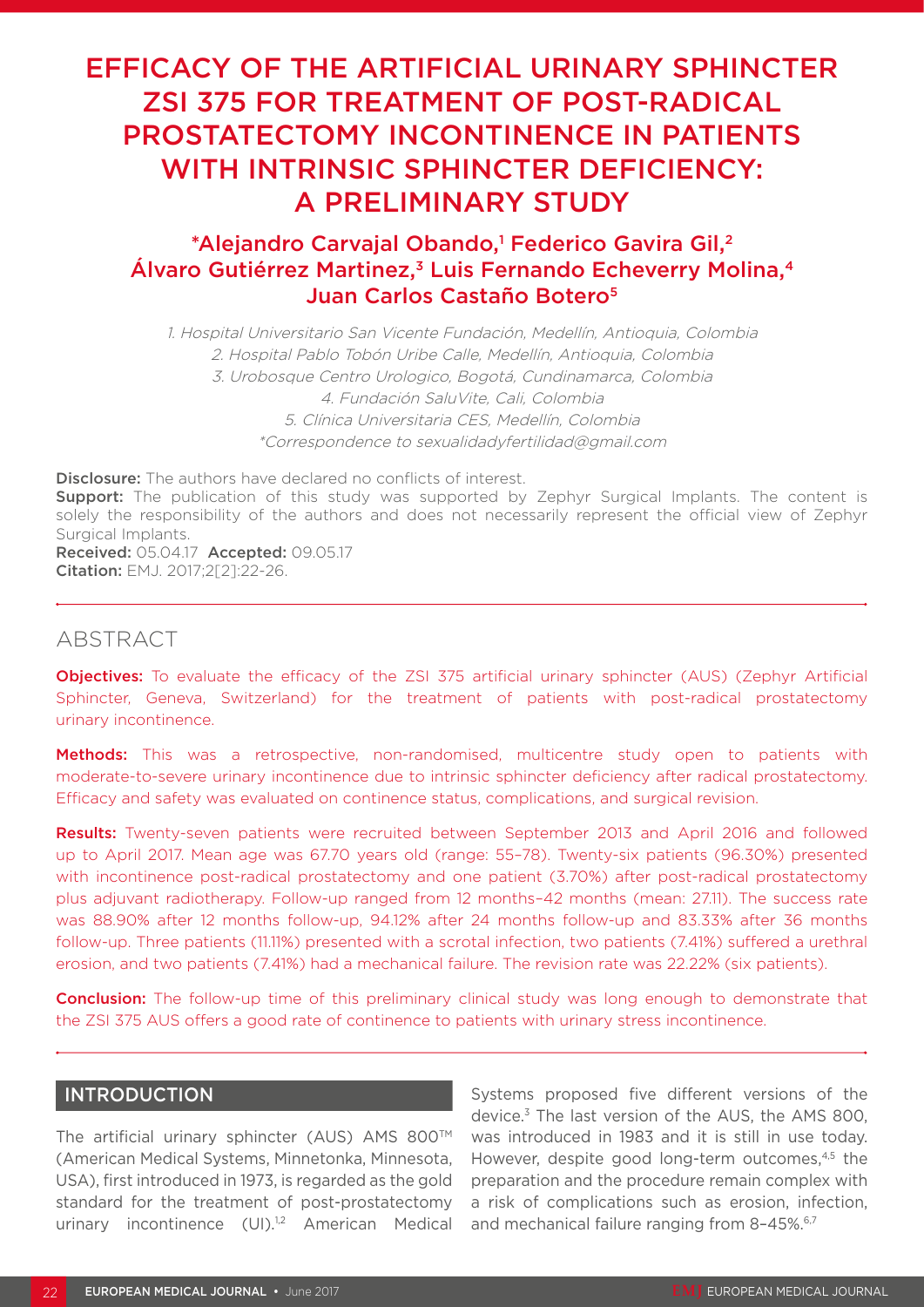Introduction of the antibiotic coating InhibiZone® had no significant impact on AUS infection or explantation rates.<sup>8</sup> To ease AUS preparation and the procedure, the ZSI 375 AUS (Zephyr Artificial Sphincter, Geneva, Switzerland) has been developed (Figures 1 and 2). Manufactured mainly from medical grade silicone rubber, it is a one-piece device made up of two parts pre-connected by kink-resistant tubing. The adjustable cuff is a moulded curve and can be adjusted around the urethra. The pump and the pressure-regulating tank are grouped into the pump-unit and placed in the scrotum. It has no abdominal reservoir to reduce operating time and to avoid abdominal incision.9 This paper describes the results of our first experience with ZSI 375 device implanted in 27 male patients with stress UI because of an intrinsic sphincter deficiency (ISD) after radical prostatectomy.

# PATIENTS AND METHODS

This was a retrospective, non-randomised, multicentre study open to patients with moderateto-severe UI due to ISD after radical prostatectomy. Moderate incontinence was defined as the use of three pads per day and severe incontinence as the use of four pads and more per day. The patient evaluation comprised a medical history, analysis of voiding (UI episodes, number of pads used per day), clinical examination, cystoscopy, and urodynamic exam to confirm ISD and to exclude bladder overactivity. The device implanted was the ZSI 375 AUS. It was performed through a perineal and inguinal incision as described by Staerman et al.<sup>9</sup> Patients were discharged as soon as they could void spontaneously. The device was activated 8 weeks after the surgical procedure. Follow-up visits were planned 3, 6, and 12 months and then annually after the procedure. Patients had a clinical examination, urine analysis, bladder ultrasonography, and flow rate measurement.

Continence status was based on number of pads used per day with total continence (0 pads per day), social continence (0–1 pad per day) and improvement (2 pads per day and 50% fewer pads than at baseline). Success was defined as social continence plus improvement. All other continence statuses were considered as incontinence. Revision was defined as the device or one of its components needing replacement or temporary removal. During the follow-up period, the issued pressure could be increased by trans-scrotal injection of saline solution into the compensation pouch to improve

continence status. The option to increase the issued pressure *in situ* was not considered as a revision.

# RESULTS

Twenty-seven male patients with moderateto-severe UI were treated by implantation of the ZSI 375 AUS between September 2013 and April 2016 and then followed up to April 2017. Patient age at the surgery ranged from 55–78 with a mean age of 67.70 years old. At presentation, 8 patients (29.63%) had moderate incontinence and 19 patients (70.37%) had severe incontinence: mean 5.15 pads per day (range: 3–10 pads per day).



Figure 1: Image of the ZSI 375 artificial sphincter.



Figure 2: Image of the AMS 800 and ZSI 375 artificial sphincters.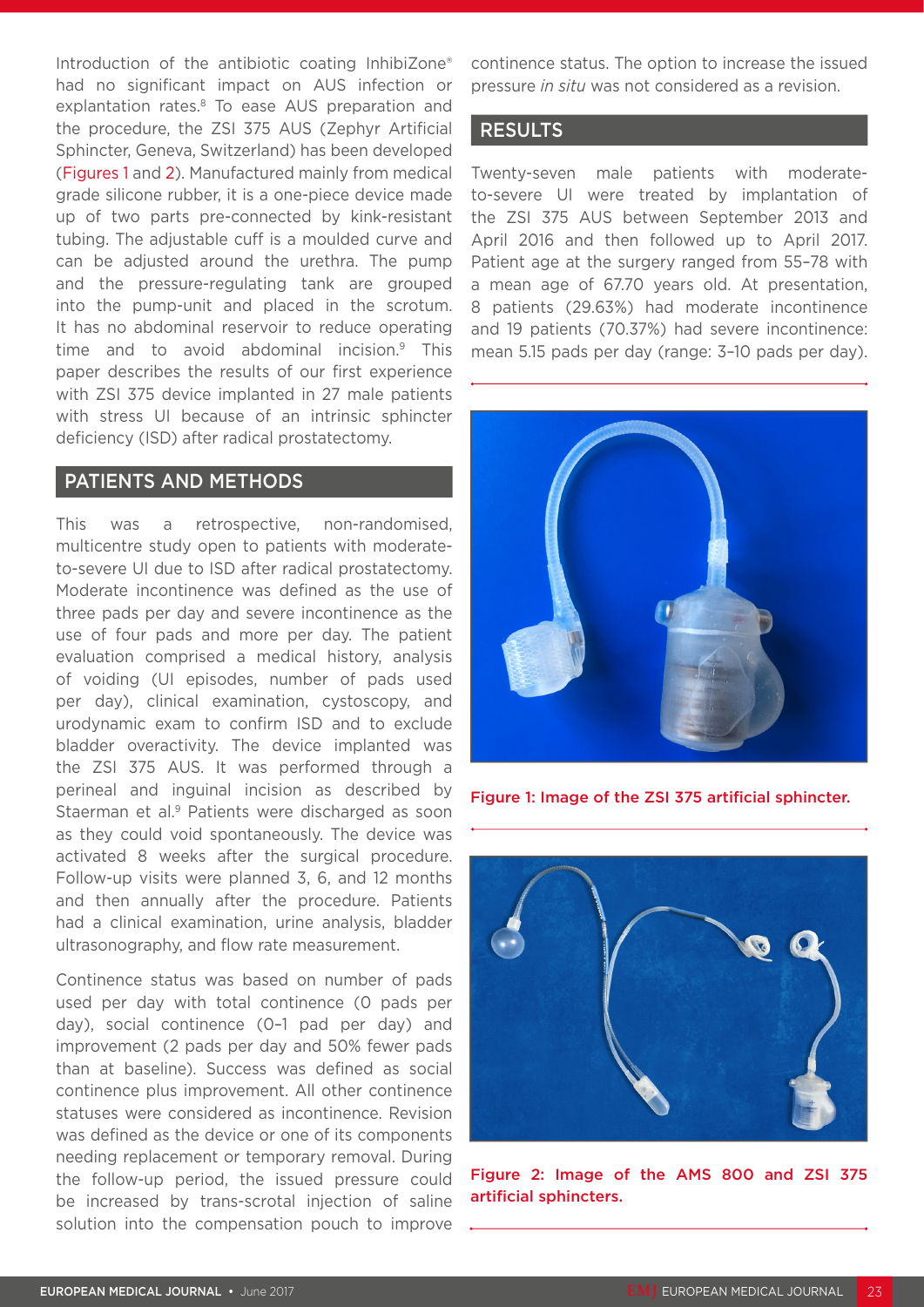The aetiologies of incontinence were radical prostatectomy in 26 patients (96.30%) and radical prostatectomy with adjuvant radiotherapy in one patient (3.70%). Two AMS 800 devices and one ZSI 375 device had been attempted previously in a total of three patients (11.11%). Three patients (11.11%) were also previously treated for urethral stricture. The ZSI 375 AUS was placed according to Staerman et al.'s $9$  surgical technique. The device was activated 8 weeks post-implantation. Twelve months after surgical procedure, 22 out of 27 patients (81.49%) presented a social continence and 2 out of 27 patients (7.41%) were improved. The success rate was 88.90%. Three out of twentyseven patients (11.11%) were incontinent. Twenty-four months after surgical procedure, 14 out of 17 patients (82.35%) presented with social continence and 2 out of 17 patients (11.77%) were improved. The success rate was 94.12% and one patient (5.88%) was incontinent. Following 36-month follow-up five out of six patients (83.33%) presented social continence, no patient was improved so the success rate was 83.33%. One out of six patients presented incontinence (16.67%) (Table 1). Complications leading to permanent device removal arose in one patient (3.70%) with scrotal infection but without urethral erosion. This occurred within 1 month of AUS insertion and led to immediate removal.

Revision surgery was performed in a total of six patients (revision rate: 22.22%) and the patients enjoyed a social continence after revision. From these six patients, two (7.41%) presented with scrotal infection only, without any urethral erosion associated. The scrotal infections occurred more than 12 months after device insertion and led to an immediate removal of the device. One patient has undergone a new sphincter implantation 3 months after the removal and the second patient waited for 4 months after the removal of his first sphincter. Two patients (7.41%) presented with a urethral erosion. The last two patients (7.41%) from the 'revision group' presented with mechanical failure (Table 2). The patient who underwent pelvic irradiation and the patients with previous AUS did not present any adverse events.

# **DISCUSSION**

Many studies have assessed the outcomes of AMS 800 AUS safety and efficacy but direct comparison is not easy regarding the variability of definitions, perineal, and penoscrotal surgical techniques and selection of patients. The ZSI 375 was designed to simplify AUS preparation and surgical procedure because of the long learning curve needed to achieve mastery.

The capacity to increase or decrease the pressure was an advantage to reach a good rate of continence after device activation. After 12, 24, and 36-month follow-up, our social continence and success rates are in accordance with previous studies about ZSI 375 short-term results, which ranged from 87-94.2%<sup>9-11</sup> and a continence rate for AMS 800 in a 24-month follow-up period of ≤90%.<sup>12,13</sup>

|                                             | Before implantation | $\geq$ 12 months<br>after implantation | $\geq$ 24 months<br>after implantation | $\geq$ 36 months<br>after implantation |
|---------------------------------------------|---------------------|----------------------------------------|----------------------------------------|----------------------------------------|
| Patients, n                                 | 27                  | 27                                     | 17                                     | 6                                      |
| Pads used/day, n (%)                        |                     |                                        |                                        |                                        |
| None                                        |                     | 7(25.93)                               | 5(29.41)                               | 1(16.67)                               |
|                                             |                     | 15 (55.56)                             | 9(52.94)                               | 4(66.66)                               |
|                                             |                     | 2(7.41)                                | 2(11.77)                               | Ο                                      |
|                                             | 8 (29.63)           |                                        | Ω                                      | Ω                                      |
| $\geq$ 4                                    | 19 (70.37)          | 3(11.11)                               | 1(5.88)                                | 1(16.67)                               |
| Social continence<br>$(0, 1$ pad), n $(\%)$ |                     | 22 (81.49)                             | 14 (82.35)                             | 5(83.33)                               |
| Improvement, n (%)                          |                     | 2(7.41)                                | 2(11.77)                               | Ω                                      |
| Success, n (%)                              |                     | 25 (88.90)                             | 16 (94.12)                             | 5(83.33)                               |
| Failure, n (%)                              |                     | 3(11.11)                               | 1(5.88)                                | 1(16.67)                               |

#### Table 1: Continence rates before and after device implantation.

### n: number of patients.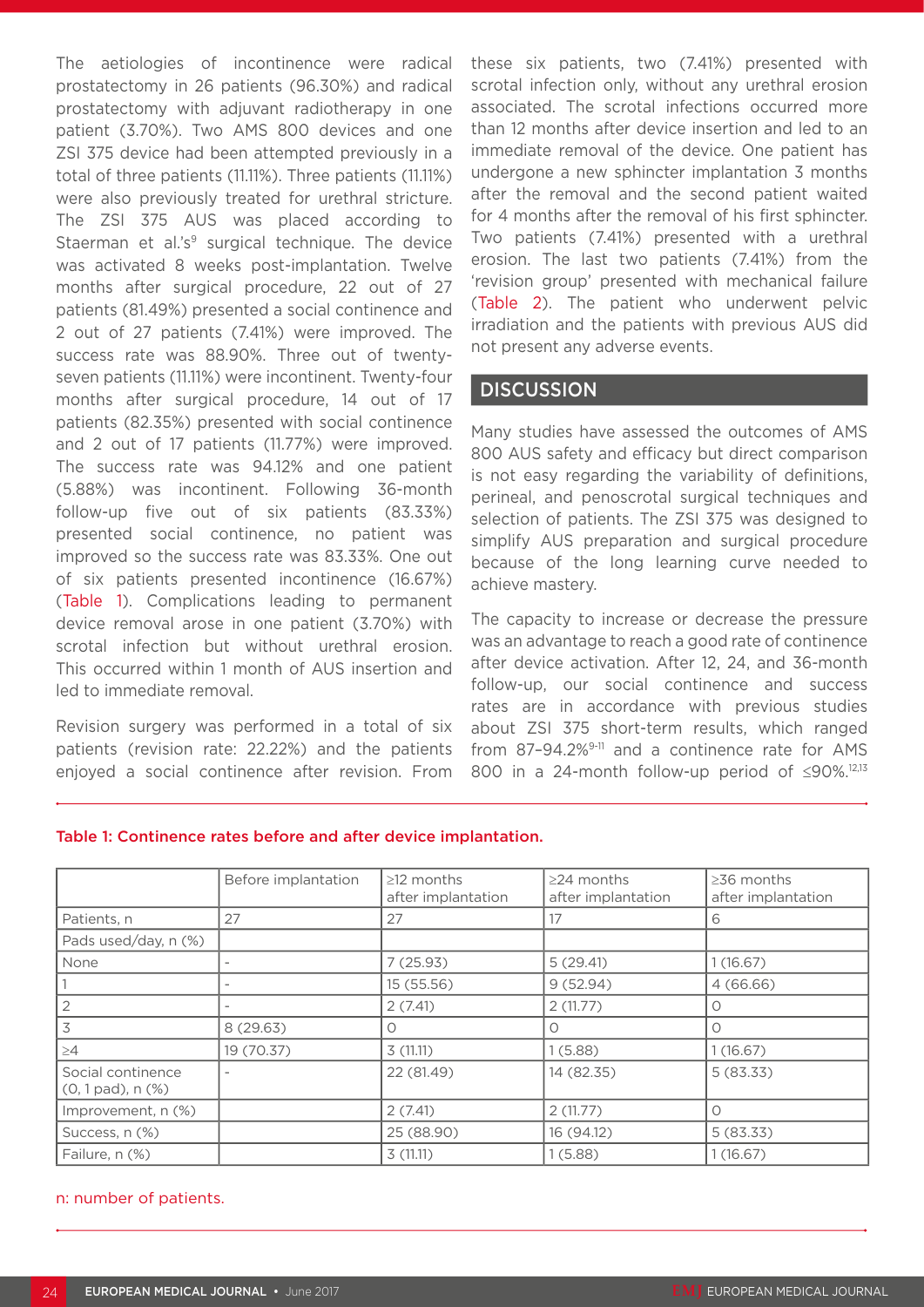#### ZSI 375 AUS infection occurred in three patients (11.11%). This high rate of infection is not in

rate of 88%.14,15

n: number of patients.

accordance with AMS 800 device series that range from 0.46–8.5% of cases.6,12,16,17 Although the implantation technic of the ZSI375 AUS is safe and simple, our infection rate, impacting the revision rate, should be improved with more experience. Urethral erosion was not the most frequently reported complication in the present study. Two patients (7.41%) presented with a cuff erosion, which was in accordance with the AMS cuff erosion rate of 4-12%.<sup>12,14,16,18</sup> Drogo K. Montague<sup>19</sup> proposed that urethral dissection and mobilisation during procedure could be responsible for early cuf erosion and urethral catheter insertion with poor deactivation of the AUS lead to late erosion. Our two erosions occurred 18 months after implantation of the AUS without any catheter insertion. Other factors such as blood perfusion in the urethra

#### We are in line with the overall continence rate with AMS 800 AUS of 73% and the improved continence In our study, the short-term complication rate was comparable to that achieved with AMS 800.12,14,16 12 and 16 months after the surgical procedure. This was equivalent to the 6% of AMS 800 device mechanical failure with a mean follow-up of 36 months.6 However, in a report of 530 patients implanted with AMS 800 the 5 years Kaplan–Meier freedom from reoperation was 79.4% for primary cases and 88% for revision surgeries.<sup>7</sup> The followup of our series is too short to be compared with the AUS of reference. It should be noted that the dissociation of total failure rate (Table 1) and the failure rate at 12, 24, and 36 months (Table 2) is due to revision. Clemens et al.<sup>17</sup> reported a revision rate after AUS AMS 800 implantation during 5-year follow-up of 50%. Regarding this result, the revision rate of the ZSI 375 must be re-evaluated in the longterm with larger series. Our retrospective study

has further limitations; it would have benefited from a prospective approach with patient satisfaction questionnaires and incontinence evaluation using pad weight as recommended by The International Continence Society (ICS) and not pad number.

could explain our erosions.20-22 Mechanical failure in our series occurred in two patients (7.41%)

### **CONCLUSION**

We have described a preliminary clinical result of the AUS ZSI 375. The follow-up time was long enough to demonstrate that ZSI 375 offered acceptable and satisfactory urinary control with the usual AUS adverse events to patients with urinary stress incontinence. The option to adjust pressure *in situ* should reduce the need for surgical revision, but longer-term studies of safety and efficacy. as well as a comparison with other similar devices should be carried out to confirm these good preliminary results.

## REFERENCES

1. Scott FB et al. Treatment of urinary incontinence by implantable prosthetic sphincter. Urology. 1973;1(3):252-9.

2. Herschorn S et al. Surgical treatment of stress incontinence in men. Neurourol Urodyn. 2010;29(1):179-90.

3. Montague DK. Evolution of implanted devices for urinary incontinence. Cleve Clin Q. 1984;51(2):405-9.

4. Venn SN et al. The long-term outcome of artificial urinary sphincters. J Urol. 2000; 164:702-6.

5. Hajivassiliou CA. The development and evolution of artificial urethral sphincters. J Med Eng Technol. 1998;22(4):154-9.

6. Raj GV et al. Outcomes following revision and secondary implantation of the artificial urinary sphincter. J Urol. 2005;173(4):1242-5.

7. Lai HH et al. 13 years of experience with artificial urinary sphincter implantation at Baylor College of Medicine. J Urol. 2007; 177(3):1021-5.

8. Hüsch T et al. Antibiotic Coating of the Artificial Urinary Sphincter (AMS 800): Is it Worthwhile? Urology. 2017;103:179-84.

9. Staerman F et al. ZSI 375 artificial urinary sphincter for male urinary incontinence: a preliminary study. BJU Int. 2013;111(4 Pt B):E202-6.

10. Vakalopoulos I. New artificial urinary sphincter devices in the treatment of male iatrogenic incontinence. Adv Urol. 2012; 2012:439372.

11. Sandul A et al. The ZSI 375 artificial urinary sphincter: a new device for male urinary incontinence. 7<sup>th</sup> National Congress, Portugese Association of Neurourology and Urogynaecology. November 2010.

12. Ostrowski I et al. Current interventional management of male stress urinary incontinence following urological procedures. Cent European J Urol. 2015; 68(3):340-7.

Table 2: ZSI 375 complications.

Complications Patients, n (%)

Infections  $\vert$  3 (11.11) Erosion  $\vert$  2 (7.41) Mechanical failure  $\vert$  2 (7.41) Total  $\big| 7 (25.93)$